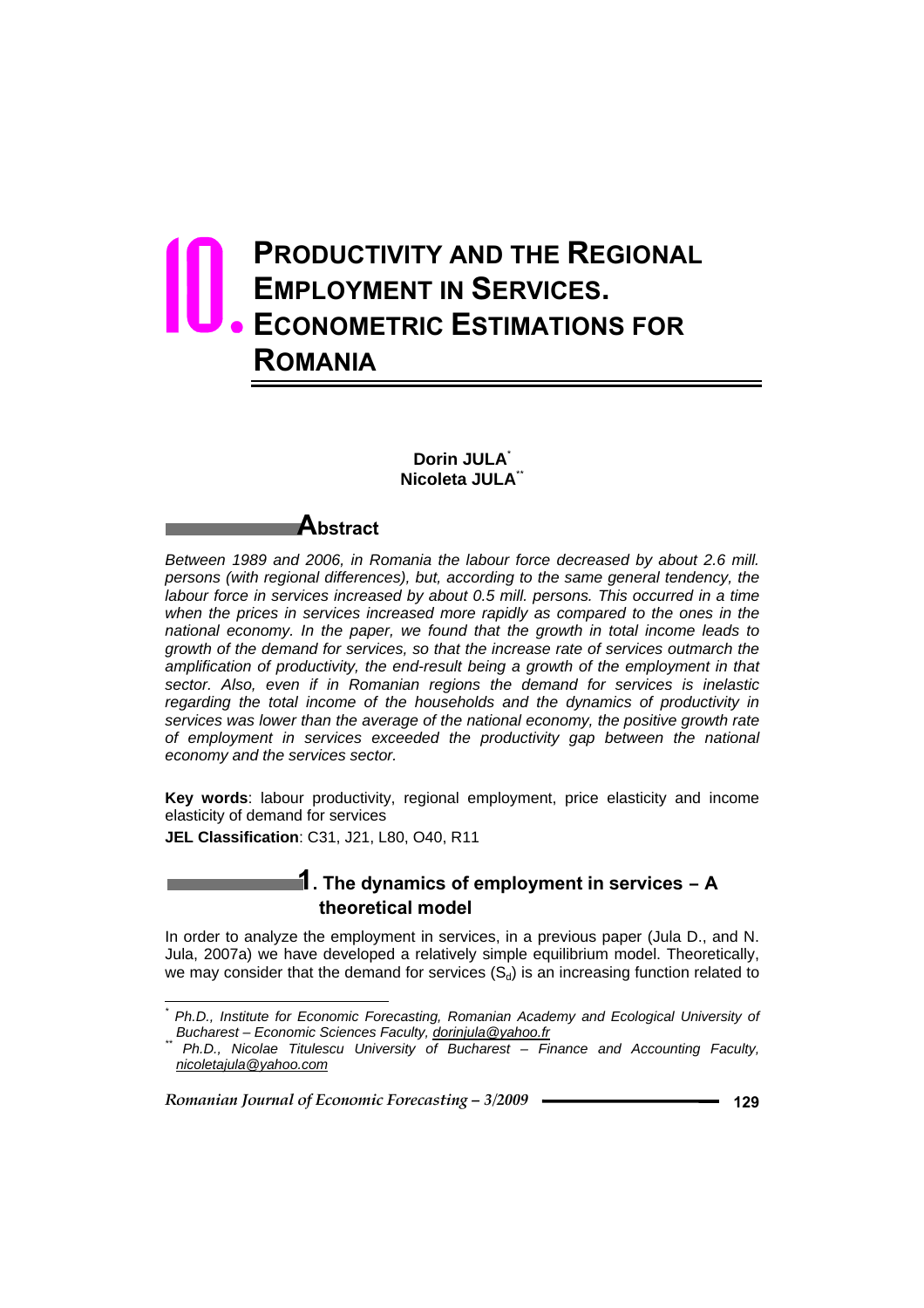the population incomes (V) and a decreasing one regarding the level of the prices (p) on the services market. We also admit the hypothesis that the level of the prices on the service market (p) is a decreasing function of the labour productivity in the service industry (w)<sup>1</sup>. In the short run, we consider that the supply of services  $(S_s)$  is a function of the employment in service industry (L) and the recorded productivity of those employees  $(w)^2$ . From the equilibrium equation

 $S_d = S_s$ 

we obtain:

$$
r_{L} = r_{v} \cdot e_{v} + r_{w}(e_{p}e_{pw} - 1)
$$
 (1)

where:  $r_{L}$  – rate of employment in services industry;

- $r_v$  growth in total income;
- $r_w$  labour productivity rate of services;
- $e_v$  income elasticity of demand for services;
- $e_p$  price elasticity of services demand;

 $e_{\text{ow}}$  – elasticity of services price related to labour productivity in these activities. We demonstrate that if:

- a) the growth rate of productivity in services is lower than in the total economy,
- b) the price of services is inelastic regarding the productivity,
- $c)$  demand for the final consumption services is also inelastic regarding the price of these goods,
- d) the demand for services is elastic regarding the evolution of the income,
- e) in the national economy, at least as a tendency, the population incomes are changing in a comparable way with productivity at the national level<sup>3</sup>,

then

$$
r_{L} > r_{v} - r_{w}, \qquad (2)
$$

and

$$
r_{L} > r_{W} - r_{W} > 0. \tag{3}
$$

where:  $r_W$  – is the growth rate of productivity at the national level.

In the above-mentioned hypothesis regarding the demand-income elasticity, demand price elasticity and the relation between incomes and productivity, if the productivity of services has a slower evolution than the one in the national economy, then the modification rate of employment in services is positive. Moreover, the increase in employment in services outnumbers the productivity differential between the national economy and that sector. In the long run, this has the effect of an increase in employment in services, at a higher rate related to the dynamics of employment recorded at the national level, and of an increase in the ratio of employment in services to the total employment.

*<sup>&</sup>lt;sup>1</sup> Formally, S<sub>d</sub> = f(V, p(w)), where (∂<i>Sd*/∂*V)* > 0, (∂*Sd*/∂*p)* < 0, and (∂*p/∂w)* < 0. <sup>2</sup> *The exation arrival in the argain of the exation arrival in the argain of the exation arrival in the argain of the exat* 

<sup>&</sup>lt;sup>2</sup> The service supply depends on the resources involved in the production process, on factors of *technological background, the dynamics of prices, economic policies or other specific factors: the structure of the market, the evaluation of the economic environment evolution and so on. 3*

<sup>&</sup>lt;sup>3</sup> We calculate, for example, this productivity through the GDP related to the total employment.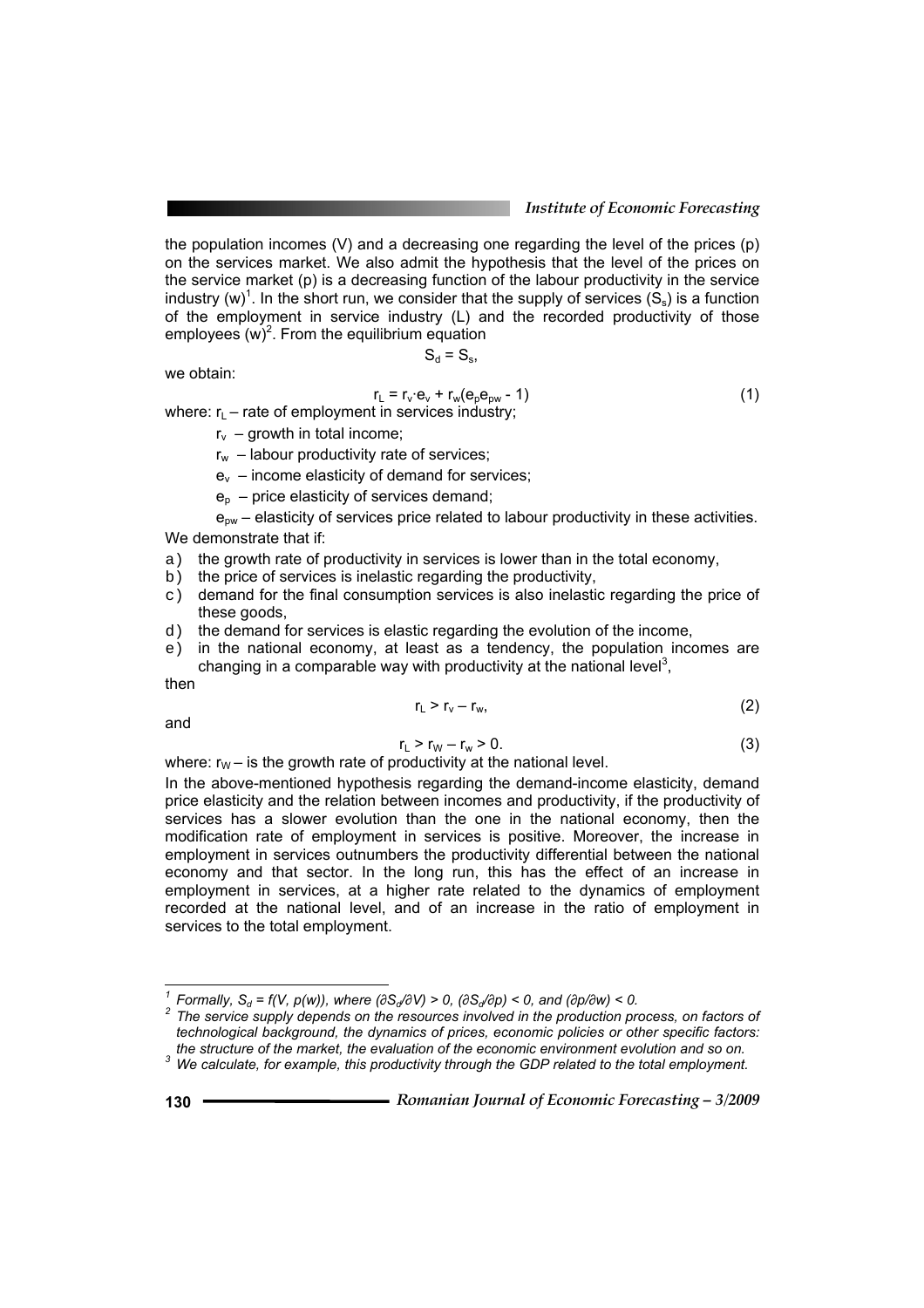*Productivity and the Regional Employment in Services* 

# **2. Empirical results for Romania**

Although the aforesaid findings (3) are robust, the hypotheses (*a* to *e*) that lead to the conclusions are very restrictive and it is extremely difficult to test these hypotheses as a whole. In these conditions, we test for the Romanian economy, on the basis of equation (1), the aggregate conditions when the variation rate of employment in services is positive.

For this, we estimate on the basis of regional data the equation:

 $r_{L,s} = a_0 + a_1 \cdot r_{V,s} + a_2 \cdot r_{w,s} + e_s$  (4)

where:  $r_{L,s}$  – rate of employment in services industry, in region *s*;

 $r_{V,s}$  – growth in total income, in region  $s$ ;

 $r_{ws}$  – labour productivity rate of services, in region *s*;

*es* – error variables in the regression equation.

According to the economic theory, we expect a positive correlation between the rate of employment in the service industry and the growth in total income ( $a_1$  > 0), and a negative relation between the rate of employment in service industry and the labour productivity rate of services  $(a_2 < 0)$ .

The findings are $4$ :

|                      | Coefficient | t-Statistic |         |
|----------------------|-------------|-------------|---------|
| Explanatory variable | Svmbol      | Value       |         |
| V.s                  | a.          | 0.291533    | 9.4296  |
| lw.s                 | a›          | $-0.205577$ | -9.4320 |
| $\sim$               |             |             |         |

*R2 = 0.72, Durbin Watson statistics = 1.97* 

The sign of the coefficients is the expected one. The growth in total income leads to growth in the demand for services and, therefore, to growth in the employment in that sector, while the augmentation of labour productivity in services has a negative effect on the dynamics of employment. The size of coefficients suggests that, for Romania, the growth in income generates an increase in the demand for services, so that the growth rate of services exceeds the augmentation of productivity. As a result, the rate of employment in services is positive.

In theoretical model (1), if the price of services is inelastic regarding the productivity

 $-1 < e_{\text{nw}} < 0$ 

and the demand for the final consumption services is also inelastic regarding the price of these goods

$$
-1 < e_p < 0
$$

then

#### $e_{p}e_{pw} - 1 \le 0$ ,

in other words,  $a_2 < 0$  in model (4). The deduction of this conjoint hypothesis is confirmed by the data, because the estimated  $a_2$  = -0.205577 and it is significantly different from zero.

 *4 The detailed results are presented in Appendix 1.*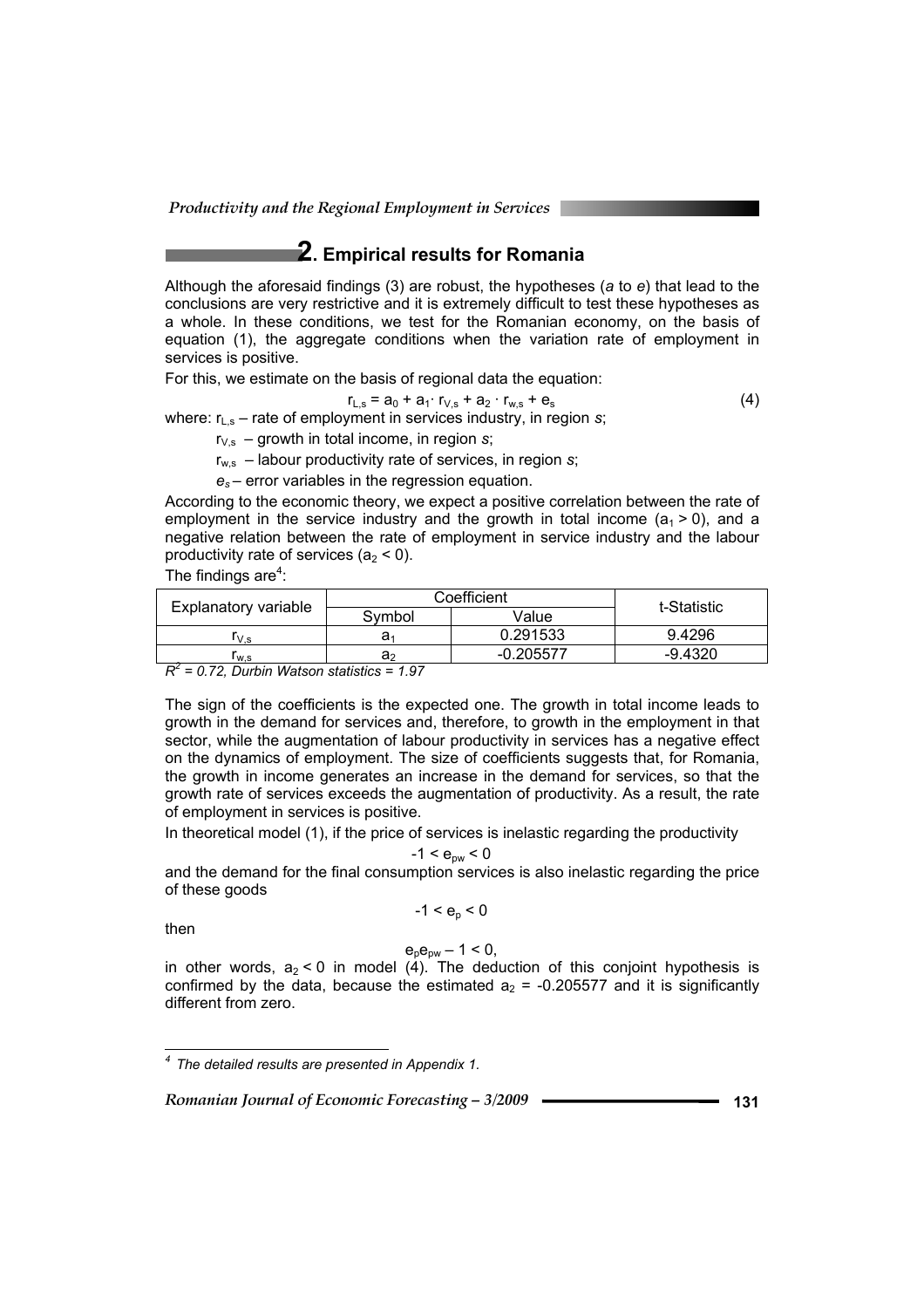However, in the Romanian regions the demand for services is also inelastic regarding the total income of the households: in model (4),  $a_1 = 0.2915 < 1$ . We explain this by the fact that population in Romania is relatively poor and a big slice of the consumption budgets is for the basic goods.

Under these circumstances, we have tested if there is a type (2) relation:  $r_L > r_v - r_w$ based on regional data<sup>5</sup>. Even if in Romania the demand for services is inelastic regarding the income of the households, the relation is, generally, respected. The exception is in the year 2004, election year, when the growth in the incomes of the population exceeded the dynamics of labour productivity $6$ .

In the Romanian regions, the dynamics of the incomes in 2000-2006 was slightly inferior to the labour productivity, and the dynamics of productivity in services was inferior to the average of the national economy. This explains the reason why, on medium term, a type (3) relation  $r_1 > r_W - r_w$  is verified, so that the modification rate of employment in services is positive. Moreover, the increase in employment in services outnumbers the productivity differential between the national economy and that sector, as well as in the theoretical model. In the long run this has the effect of an increase in the ratio of employment in services to the total employment (Appendix 3).

# **References**

- Albu, L.-L. (2008), "Trends in Structural Changes and Convergence in EU", *Romanian Journal of Economic Forecasting*, 9(1): 91-101.
- Baumol, W.J., Blackman, B.S.A., Wolff, E.N. (1985), "Unbalanced Growth Revisited: Asymptotic Stagnancy and New Evidence", *American Economic Review*, 75: 806-817.
- Ghizdeanu, I. and Tiuta, B. (2007), "Contribution of Institutional Sectors to Economic Growth", *Romanian Journal of Economic Forecasting*, 8(3): 54-62.
- Gregory, M., Salverda, W., Schettkat, R. (2007), "*Services and Employment: Explaining the U.S.-European Gap"*, Princeton University Press.
- Gronroos, Ch., Ojasalo, K. (2004), "Service productivity: Towards a conceptualization of the transformation of inputs into economic results in services", *Journal of Business Research*, 57(4): 414-423.
- Jula D., Jula N. (2007a), "Inter-industries productivity gap and the services employment dynamics," *Romanian Journal of Economic Forecasting*, 4(2): 5-15.
- Jula, D., Jula, N. (2007b), "Inter-Industries Productivity Gap and the Regional Employment in Romania*"*, *48th Congress of the European Regional Science Association*, 27 – 31 August 2008, Liverpool, UK.

<sup>&</sup>lt;sup>5</sup> The detailed results are presented in Appendix 2.<br><sup>6</sup> Fer a discussion reserding the essenting offects a

*For a discussion regarding the economic effects of the elections in Romania, see Jula D., Jula N-M. (2008) and Jula D., Jula N. (2007b).*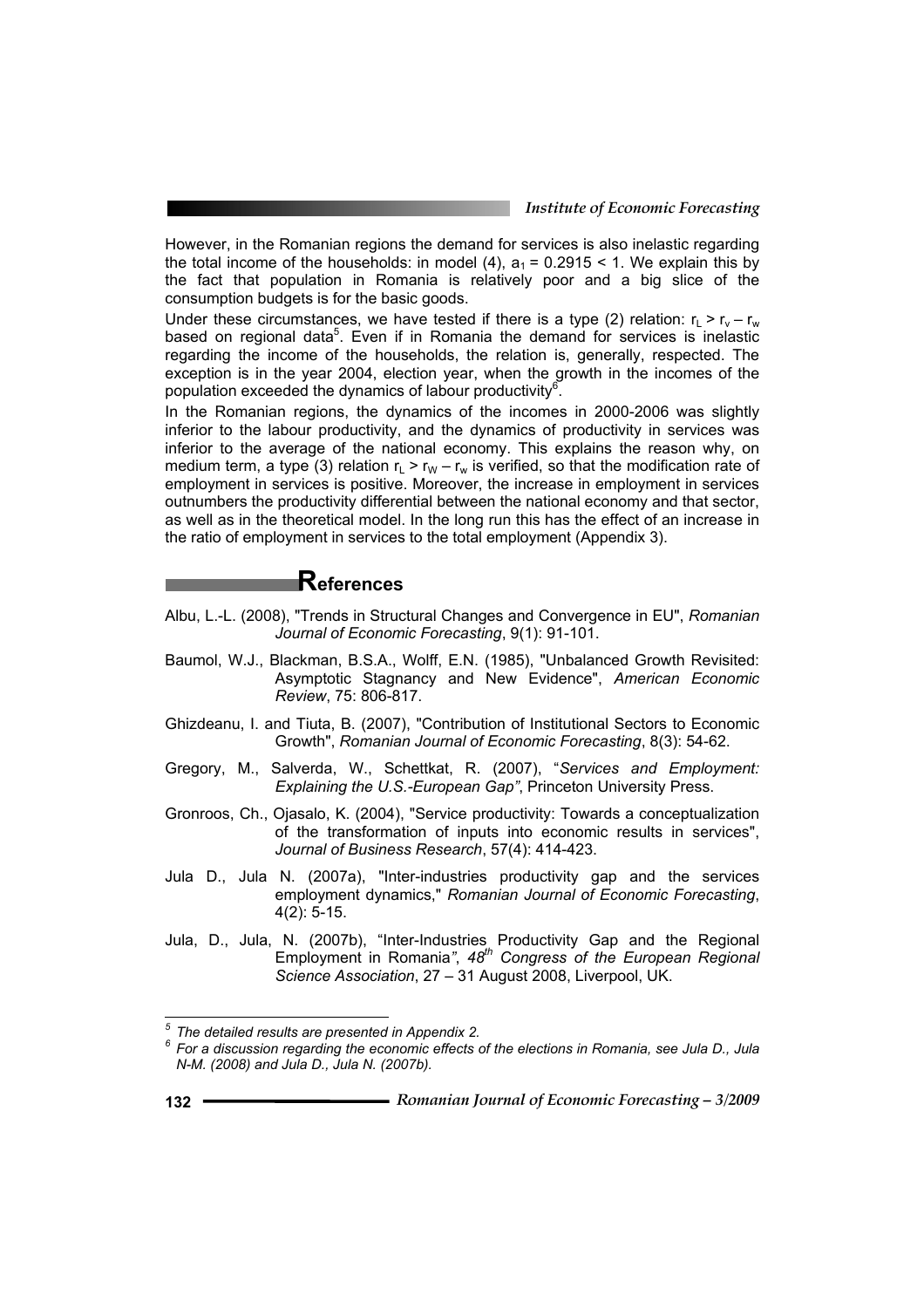*Productivity and the Regional Employment in Services* 

- Jula, D., Jula, N.-M. (2008), "Residual Effects in Regional Vote and Popularity Function", *48th Congress of the European Regional Science Association*, 27 – 31 August 2008, Liverpool, UK
- Oulton, N. (1999), "Must the growth rate decline? Baumol's unbalanced growth revisited", *Working Paper*, Bank of England, London, EC2R 8AH, ISSN 1368-5562.
- Riddle, D.I. (1987), "The Role of the Service Sector in Economic Development: Similarities and Differences by Development Category", in Giarini, O. (ed.), 1987, *The Emerging Service Economy*, Pergamon Press, Oxford.
- Wölfl, A. (2004), "Productivity Growth in Services Industries: Is There a Role for Measurement?", *International Productivity Monitor*, Centre for the Study of Living Standards, 8: 66-80.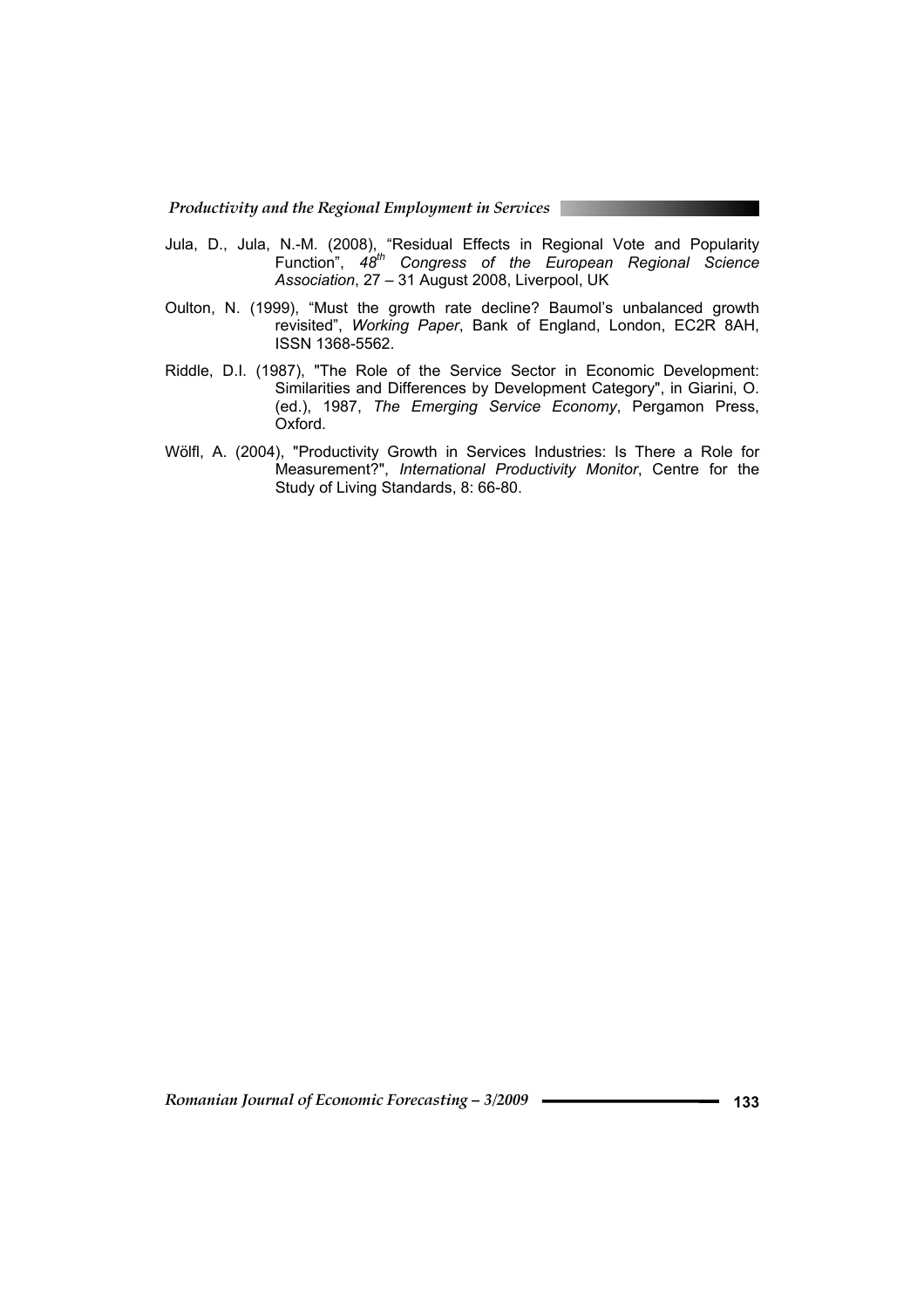*Institute of Economic Forecasting*

#### **Appendix 1**

### **Regression between rate of employment in services industry, and growth in total income and labour productivity rate of services, regional data, pool estimation**

| $d(ln(L_serv?)) = a_1 \cdot d(ln(V?)) - a_1 \cdot d(ln(w_serv?)) + e$<br>Equation: |                                           |                    |             |             |  |  |  |  |
|------------------------------------------------------------------------------------|-------------------------------------------|--------------------|-------------|-------------|--|--|--|--|
| where: $d(ln(L_serv))$                                                             | - rate of employment in services industry |                    |             |             |  |  |  |  |
| d(lnV)                                                                             | - growth in total income                  |                    |             |             |  |  |  |  |
| d(ln(w_serv))                                                                      | - labour productivity rate of services    |                    |             |             |  |  |  |  |
| d                                                                                  | - differencing operator                   |                    |             |             |  |  |  |  |
| - natural logarithm operator<br>ln(.)                                              |                                           |                    |             |             |  |  |  |  |
| The results:                                                                       |                                           |                    |             |             |  |  |  |  |
| Dependent Variable: d(ln(L_serv?))                                                 |                                           |                    |             |             |  |  |  |  |
| Method: Pooled EGLS (Period SUR)                                                   |                                           |                    |             |             |  |  |  |  |
| Total pool (balanced) observations: 36                                             |                                           |                    |             |             |  |  |  |  |
| Linear estimation after one-step weighting matrix                                  |                                           |                    |             |             |  |  |  |  |
| Variable                                                                           | Coefficient                               | Std. Error         | t-Statistic | Prob.       |  |  |  |  |
| d(ln(V?))                                                                          | 0.291533                                  | 0.030917           | 9.429616    | 0.0000      |  |  |  |  |
| $d(ln(w_serv?))$                                                                   | $-0.205577$                               | 0.021796           | -9.431969   | 0.0000      |  |  |  |  |
|                                                                                    | <b>Weighted Statistics</b>                |                    |             |             |  |  |  |  |
| R-squared                                                                          | 0.723183                                  | Mean dependent var |             | $-0.195602$ |  |  |  |  |
| Adjusted R-squared                                                                 | 0.715042                                  | S.D. dependent var |             | 1.900967    |  |  |  |  |
| S.E. of regression                                                                 | 1.014764                                  | Sum squared resid  |             | 35.01140    |  |  |  |  |
| <b>F-statistic</b>                                                                 | 88.82499                                  | Durbin-Watson stat |             | 1.970312    |  |  |  |  |
| Prob (F-statistic)                                                                 | 0.000000                                  |                    |             |             |  |  |  |  |
|                                                                                    | <b>Unweighted Statistics</b>              |                    |             |             |  |  |  |  |
| R-squared                                                                          | 0.452823                                  | Mean dependent var |             | 0.013518    |  |  |  |  |
| Sum squared resid                                                                  | 0.039493                                  | Durbin-Watson stat |             | 2.345173    |  |  |  |  |

(Software – Econometric Views)

#### **Appendix 2**

### **Verifying the relationship (2), rL > rv - rw, in the Romanian regions**

Rate of employment in services industry, by regions

| Symbol: d(ln(L serv RO))                     |           |           |           |           |           |        |  |  |  |  |
|----------------------------------------------|-----------|-----------|-----------|-----------|-----------|--------|--|--|--|--|
| 2006<br>2001<br>2002<br>2003<br>2004<br>2005 |           |           |           |           |           |        |  |  |  |  |
| Romania                                      | 0.0069    | $-0.0211$ | 0.0104    | 0.0683    | 0.0067    | 0.0520 |  |  |  |  |
| 1. North - East                              | 0.0205    | $-0.0509$ | $-0.0072$ | 0.1278    | 0.0021    | 0.0146 |  |  |  |  |
| 2. South – East                              | 0.0140    | $-0.0235$ | 0.0188    | 0.0276    | 0.0246    | 0.0348 |  |  |  |  |
| 3. South - Muntenia                          | 0.0069    | $-0.0545$ | 0.0311    | 0.0325    | $-0.0023$ | 0.0578 |  |  |  |  |
| 4. South – West Oltenia                      | 0.0332    | 0.0391    | 0.0069    | 0.0000    | $-0.0175$ | 0.0779 |  |  |  |  |
| 5. West                                      | 0.0159    | $-0.0419$ | 0.0195    | $-0.0097$ | 0.0000    | 0.0600 |  |  |  |  |
| 6. North – West                              | 0.0217    | $-0.0641$ | $-0.0051$ | 0.0668    | 0.0166    | 0.0233 |  |  |  |  |
| 7. Center                                    | 0.0114    | $-0.0317$ | $-0.0118$ | 0.1354    | 0.0179    | 0.0710 |  |  |  |  |
| 8. Bucharest - Ilfov                         | $-0.0394$ | 0.0376    | 0.0209    | 0.1122    | 0.0046    | 0.0879 |  |  |  |  |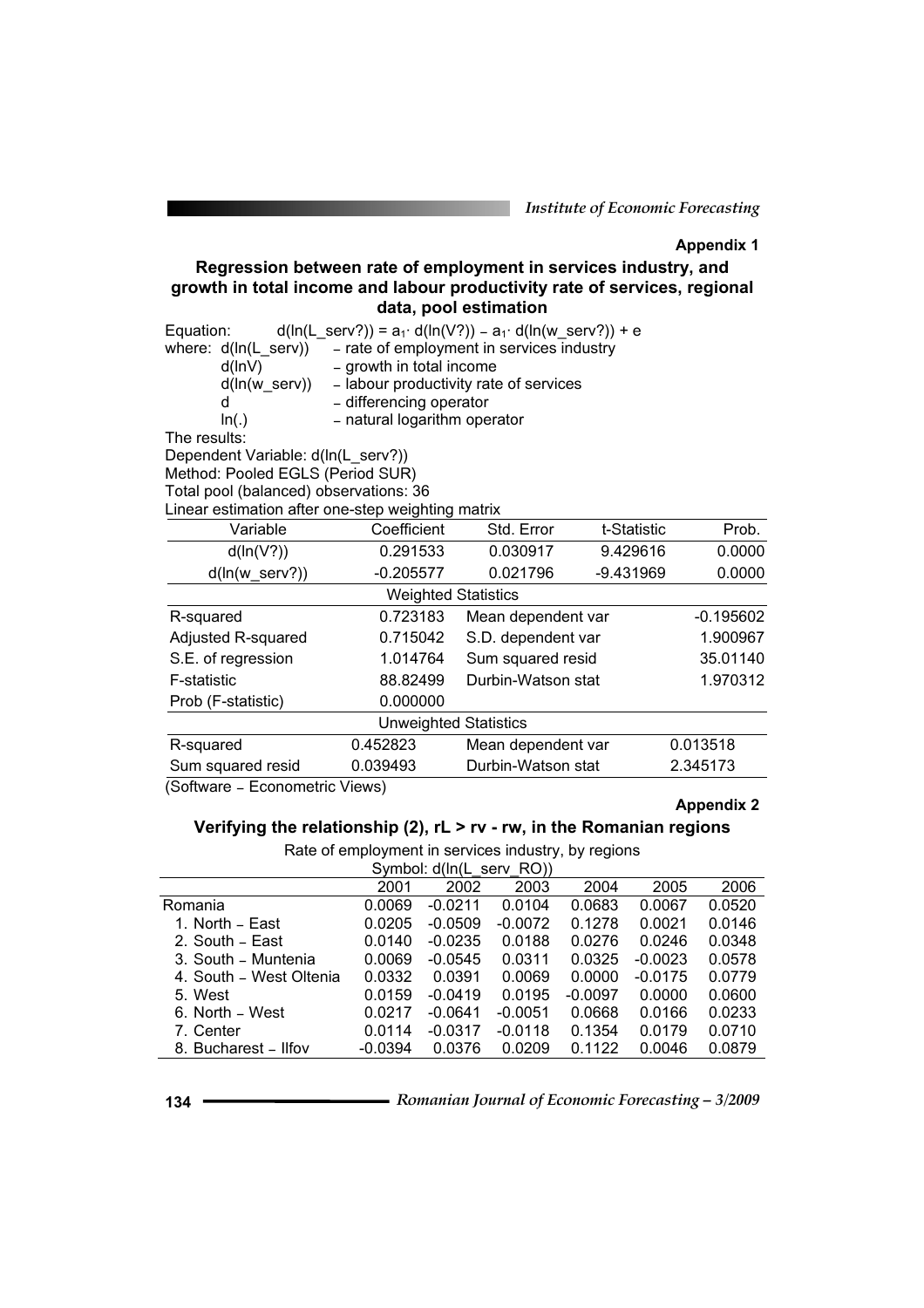# **Rate of total income, by region Symbol: d(ln(V\_RO))**

|                         | 2002   | 2003   | 2004   | 2005   | 2006   |
|-------------------------|--------|--------|--------|--------|--------|
| Romania                 | 0.2327 | 0.1885 | 0.3116 | 0.1101 | 0.1342 |
| 1. North – East         | 0.2401 | 0.1987 | 0.3539 | 0.0759 | 0.1453 |
| 2. South - East         | 0.2203 | 0.1959 | 0.2093 | 0.1218 | 0.1230 |
| 3. South - Muntenia     | 0.1896 | 0.2179 | 0.2810 | 0.1103 | 0.1178 |
| 4. South - West Oltenia | 0.1754 | 0.1687 | 0.3301 | 0.1011 | 0.1368 |
| 5. West                 | 0.2469 | 0.1610 | 0.3989 | 0.0892 | 0.1409 |
| 6. North – West         | 0.2501 | 0.1861 | 0.3377 | 0.0702 | 0.1248 |
| 7. Center               | 0.2545 | 0.1899 | 0.2844 | 0.1231 | 0.1086 |
| 8. Bucharest - Ilfov    | 0.2757 | 0.1782 | 0.3099 | 0.1859 | 0.1708 |
|                         |        |        |        |        |        |

### **Rate of labour productivity of services, by region, symbol: d(ln(w\_serv\_RO))**

|                         | 2001   | 2002   | 2003   | 2004   | 2005   |
|-------------------------|--------|--------|--------|--------|--------|
| Romania                 | 0.3266 | 0.2993 | 0.2785 | 0.1462 | 0.2083 |
| 1. North – East         | 0.3090 | 0.3612 | 0.3370 | 0.1016 | 0.2006 |
| 2. South - East         | 0.2692 | 0.3142 | 0.2759 | 0.2588 | 0.1947 |
| 3. South - Muntenia     | 0.3065 | 0.3843 | 0.2799 | 0.1413 | 0.2375 |
| 4. South - West Oltenia | 0.2235 | 0.2919 | 0.3374 | 0.1715 | 0.1987 |
| 5. West                 | 0.3209 | 0.3618 | 0.3158 | 0.2228 | 0.1917 |
| 6. North – West         | 0.2742 | 0.3602 | 0.3283 | 0.1422 | 0.1795 |
| 7. Center               | 0.2579 | 0.3436 | 0.3585 | 0.0552 | 0.1648 |
| 8. Bucharest - Ilfov    | 0.4532 | 0.1612 | 0.1712 | 0.1096 | 0.2461 |

#### **Difference between rate of total income and rate of labour productivity of**  services, by regions (r<sub>v</sub> - r<sub>w</sub>)

|                         | 2002      | 2003      | 2004      | 2005      |
|-------------------------|-----------|-----------|-----------|-----------|
| Romania                 | $-0.0666$ | $-0.0901$ | 0.1654    | $-0.0982$ |
| 1. North – East         | $-0.1210$ | $-0.1383$ | 0.2523    | $-0.1247$ |
| 2. South - East         | $-0.0939$ | $-0.0800$ | $-0.0495$ | $-0.0729$ |
| 3. South - Muntenia     | $-0.1947$ | $-0.0620$ | 0.1397    | $-0.1272$ |
| 4. South - West Oltenia | $-0.1164$ | $-0.1687$ | 0.1585    | $-0.0976$ |
| 5. West                 | $-0.1149$ | $-0.1548$ | 0.1760    | $-0.1025$ |
| 6. North - West         | $-0.1101$ | $-0.1422$ | 0.1954    | $-0.1093$ |
| 7. Center               | $-0.0891$ | $-0.1686$ | 0.2292    | $-0.0417$ |
| 8. Bucharest - Ilfov    | 0.1146    | 0.0070    | 0.2003    | $-0.0602$ |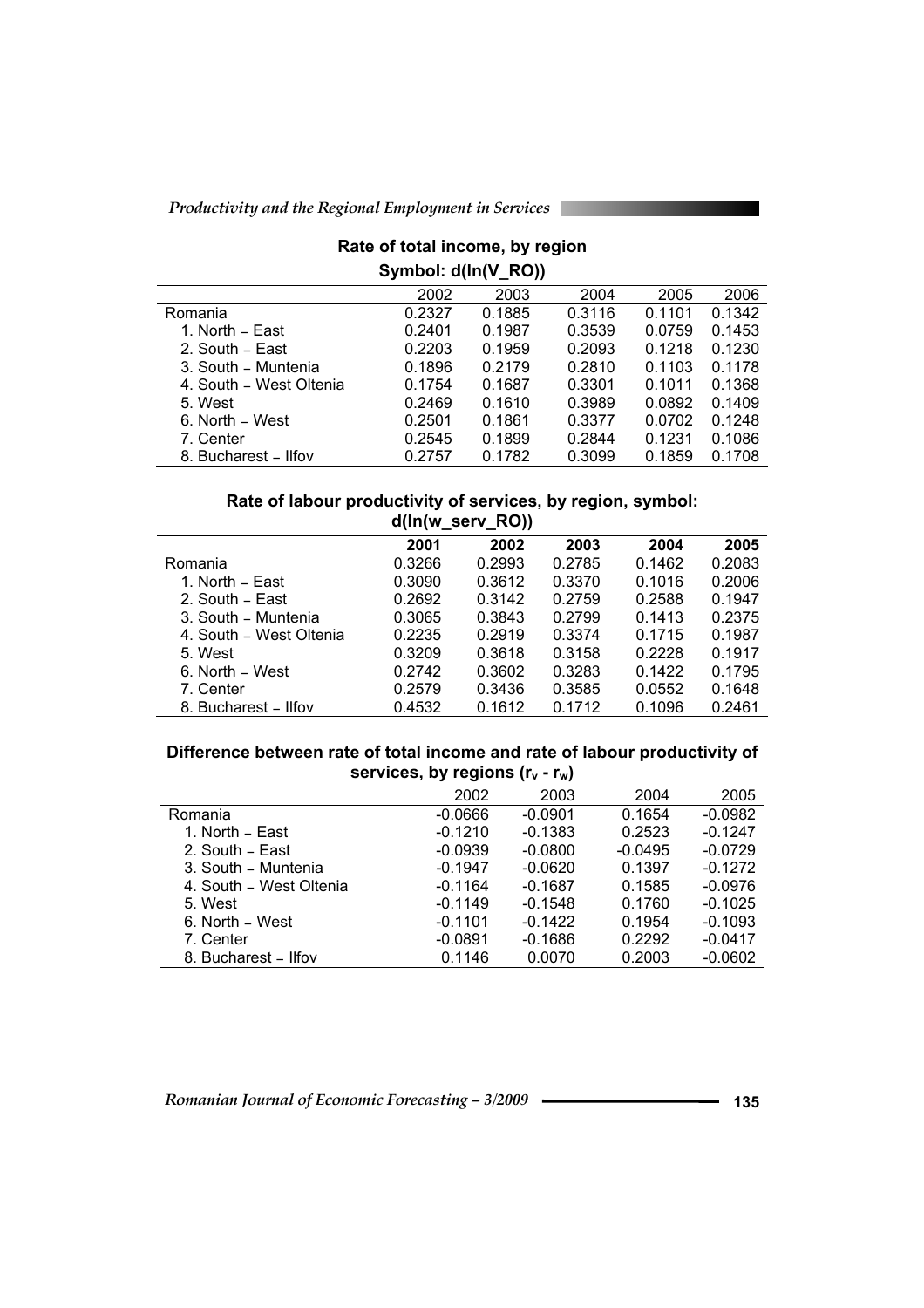# **Rates of employment in service industry are greater then the difference between rate of total income and rate of labour productivity of services**

| (Equation 2: $r_L > r_v$ - $r_w$ ) |              |             |              |             |  |  |  |  |  |  |  |
|------------------------------------|--------------|-------------|--------------|-------------|--|--|--|--|--|--|--|
| 2002<br>2003<br>2005<br>2004       |              |             |              |             |  |  |  |  |  |  |  |
| Romania                            | <b>TRUE</b>  | <b>TRUE</b> | <b>FALSE</b> | <b>TRUE</b> |  |  |  |  |  |  |  |
| 1. North – East                    | <b>TRUE</b>  | <b>TRUE</b> | <b>FALSE</b> | <b>TRUE</b> |  |  |  |  |  |  |  |
| 2. South - East                    | <b>TRUE</b>  | <b>TRUE</b> | <b>FALSE</b> | <b>TRUE</b> |  |  |  |  |  |  |  |
| 3. South - Muntenia                | <b>TRUE</b>  | <b>TRUE</b> | <b>FALSE</b> | TRUE        |  |  |  |  |  |  |  |
| 4. South - West Oltenia            | <b>TRUE</b>  | <b>TRUE</b> | <b>FALSE</b> | <b>TRUE</b> |  |  |  |  |  |  |  |
| 5. West                            | TRUE         | <b>TRUE</b> | <b>FALSE</b> | <b>TRUE</b> |  |  |  |  |  |  |  |
| 6. North – West                    | <b>TRUE</b>  | <b>TRUE</b> | <b>FALSE</b> | <b>TRUE</b> |  |  |  |  |  |  |  |
| 7. Center                          | <b>TRUE</b>  | <b>TRUE</b> | <b>FALSE</b> | TRUE        |  |  |  |  |  |  |  |
| 8. Bucharest - Ilfov               | <b>FALSE</b> | TRUE        | <b>FALSE</b> | TRUE        |  |  |  |  |  |  |  |

*Source: Authors' processing data on the basis of the National Institute of Statistics, Romanian Statistical Yearbook – 2007.* 

#### **Appendix 3**

| nic aynamics or are chiployinent in Romanian regions |       |       |      |      |      |      |      |
|------------------------------------------------------|-------|-------|------|------|------|------|------|
| Employment                                           | 2000  | 2001  | 2002 | 2003 | 2004 | 2005 | 2006 |
| <b>ROMANIA</b>                                       | 10508 | 10440 | 9234 | 9223 | 9158 | 9147 | 9313 |
| Agriculture                                          | 4613  | 4541  | 3361 | 3293 | 2894 | 2945 | 2840 |
| Industries and construction                          | 2701  | 2683  | 2724 | 2748 | 2857 | 2772 | 2859 |
| Services                                             | 3194  | 3216  | 3149 | 3182 | 3407 | 3430 | 3613 |
| 1. North - East                                      | 1914  | 1919  | 1645 | 1652 | 1701 | 1688 | 1653 |
| Agriculture                                          | 1102  | 1103  | 841  | 846  | 822  | 817  | 788  |
| Industries and construction                          | 377   | 372   | 383  | 388  | 405  | 395  | 382  |
| <b>Services</b>                                      | 434   | 443   | 421  | 418  | 475  | 476  | 483  |
| 2. South - East                                      | 1320  | 1294  | 1160 | 1175 | 1151 | 1147 | 1182 |
| Agriculture                                          | 618   | 577   | 442  | 448  | 383  | 382  | 384  |
| Industries and construction                          | 277   | 286   | 297  | 298  | 327  | 313  | 330  |
| Services                                             | 425   | 431   | 421  | 429  | 441  | 452  | 468  |
| 3. South - Muntenia                                  | 1684  | 1674  | 1443 | 1443 | 1417 | 1414 | 1437 |
| Agriculture                                          | 829   | 837   | 628  | 603  | 534  | 534  | 509  |
| Industries and construction                          | 424   | 403   | 404  | 416  | 445  | 443  | 466  |
| Services                                             | 431   | 434   | 411  | 424  | 438  | 437  | 463  |
| 4. South - West Oltenia                              | 1282  | 1296  | 1083 | 1076 | 1039 | 1043 | 1039 |
| Agriculture                                          | 756   | 758   | 543  | 521  | 496  | 510  | 482  |
| Industries and construction                          | 259   | 262   | 253  | 266  | 255  | 249  | 250  |
| Services                                             | 267   | 276   | 287  | 289  | 289  | 284  | 307  |
| 5. West                                              | 910   | 890   | 803  | 800  | 793  | 788  | 815  |
| Agriculture                                          | 351   | 314   | 222  | 222  | 168  | 163  | 152  |
| Industries and construction                          | 247   | 259   | 276  | 269  | 318  | 318  | 337  |
| Services                                             | 312   | 317   | 304  | 310  | 307  | 307  | 326  |

# **The dynamics of the employment in Romanian regions**